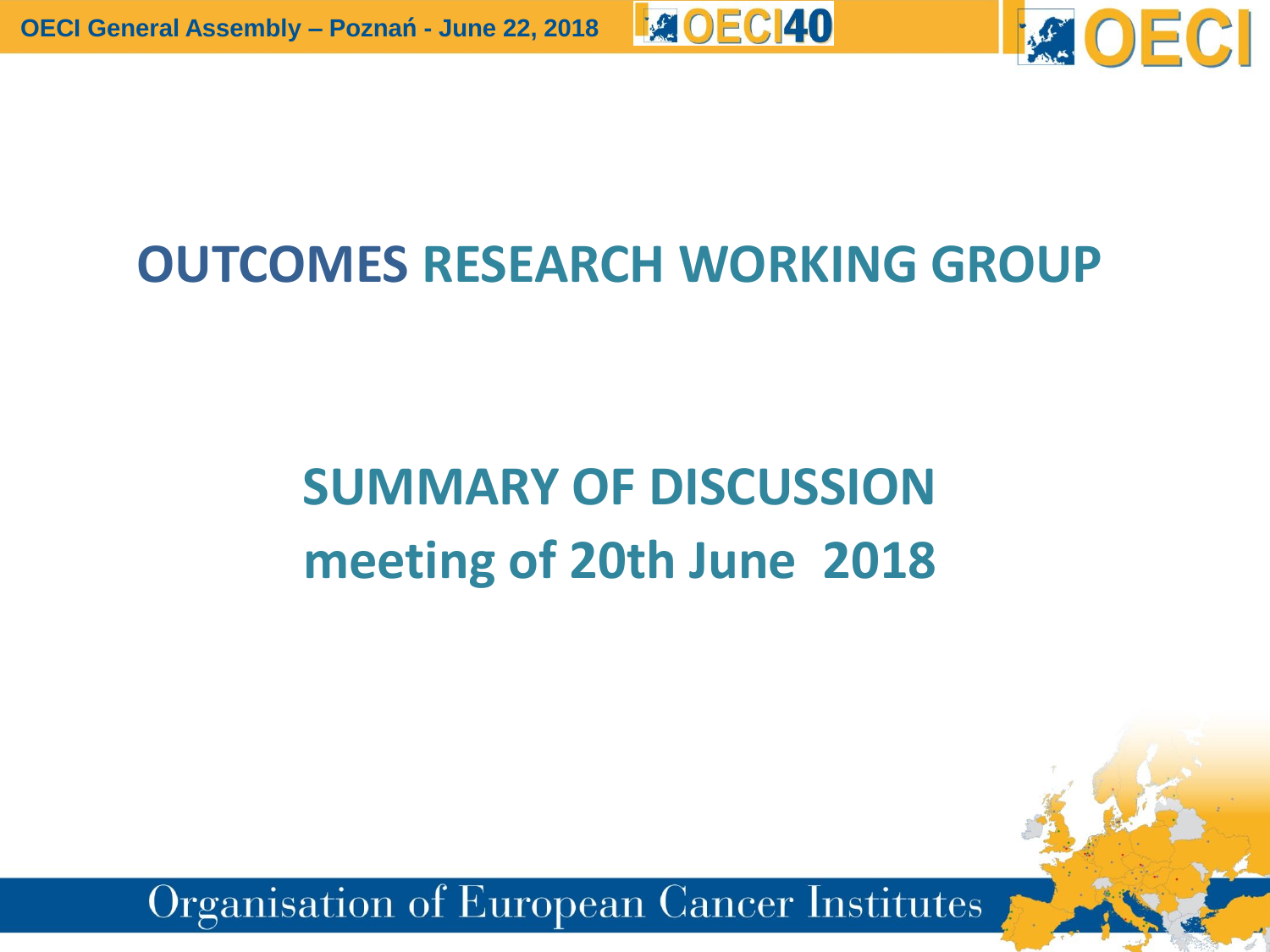

### **WHY A WG ON CANCER OUTCOMES RESEARCH IN OECI?**

## **to create a system of integrated clinical data**

### **FINAL AIM**

#### **the construction of well profiled patient cohorts using data available among our centres, possibly integrated with population registry data**

**Including all patients (real world)**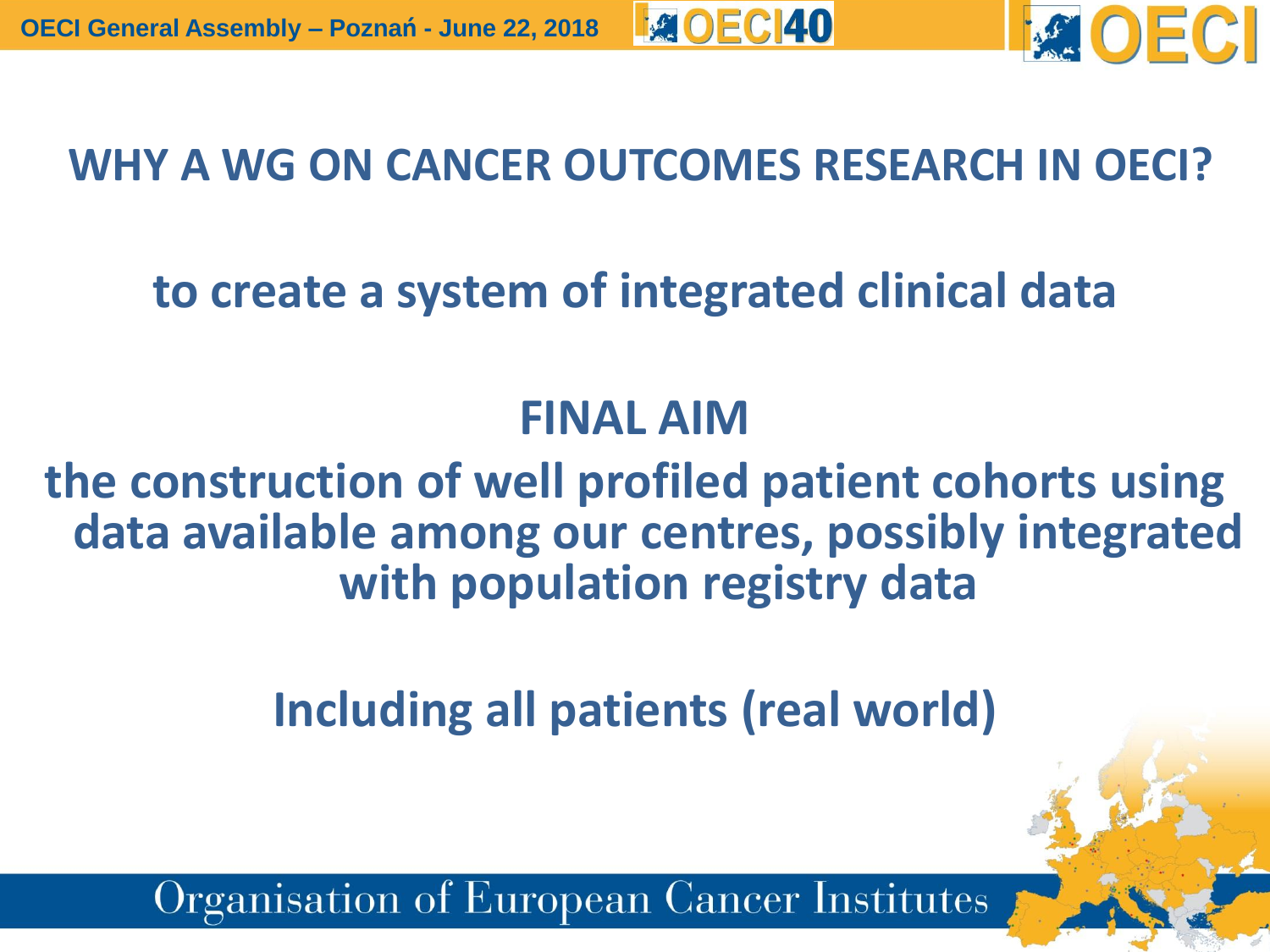

**DECISIONS ON OUTCOMES MEASUREMENT**

- **indicators should be already available among OECI centres**
- **simple and standardised**
- **enabling us to produce results in a short term**
- **in conformity with OECI accreditation system**
- **potentially useful for more than one site**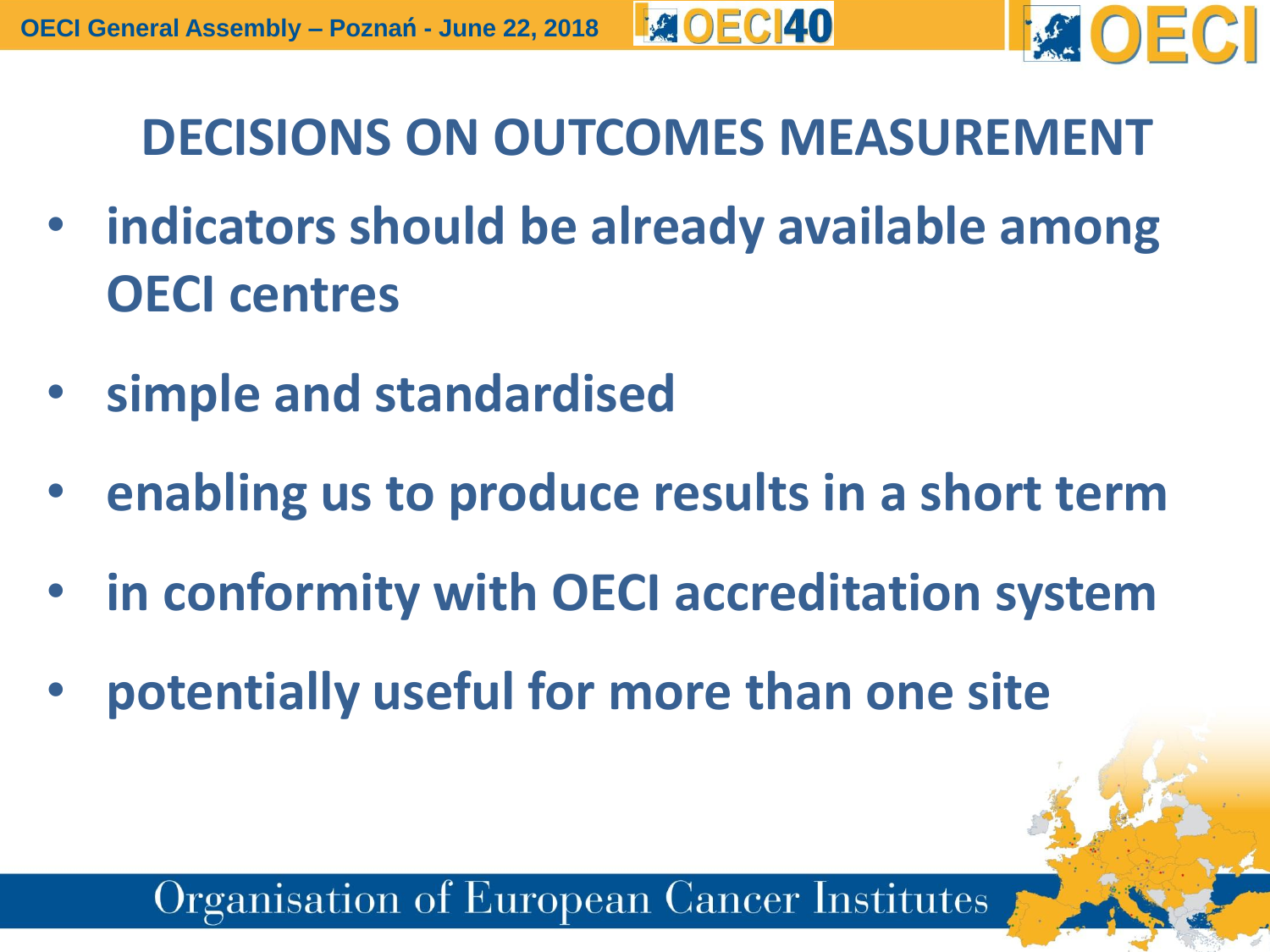

## **EXAMPLES from OECI accreditation system items**

- **Adhesion to standard care (e.g. Radiotherapy in BCS)**
- **30-day postoperative mortality, 90-day reintervention**
- **Relapse, Disease-free survival**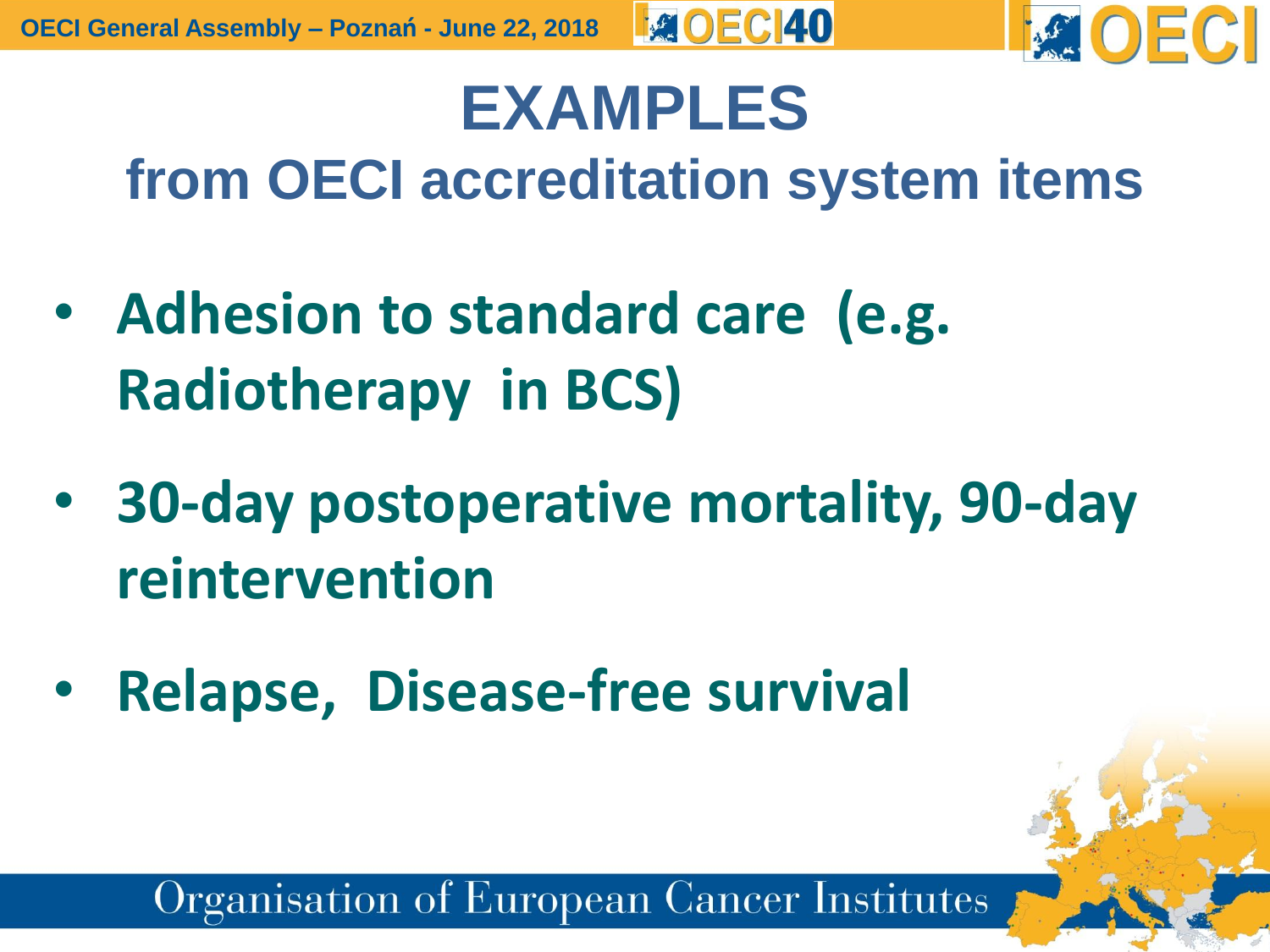**AOEC140 OECI General Assembly – Poznań - June 22, 2018**

# **OTHER ISSUES DISCUSSED…**

- **Comorbidity and anticancer treatment**
- **% Multiple Myeloma patients undergoing bone marrow transplantation**
- **Quality of life**  *standard indicators, PROMS*
- **Overtreatment**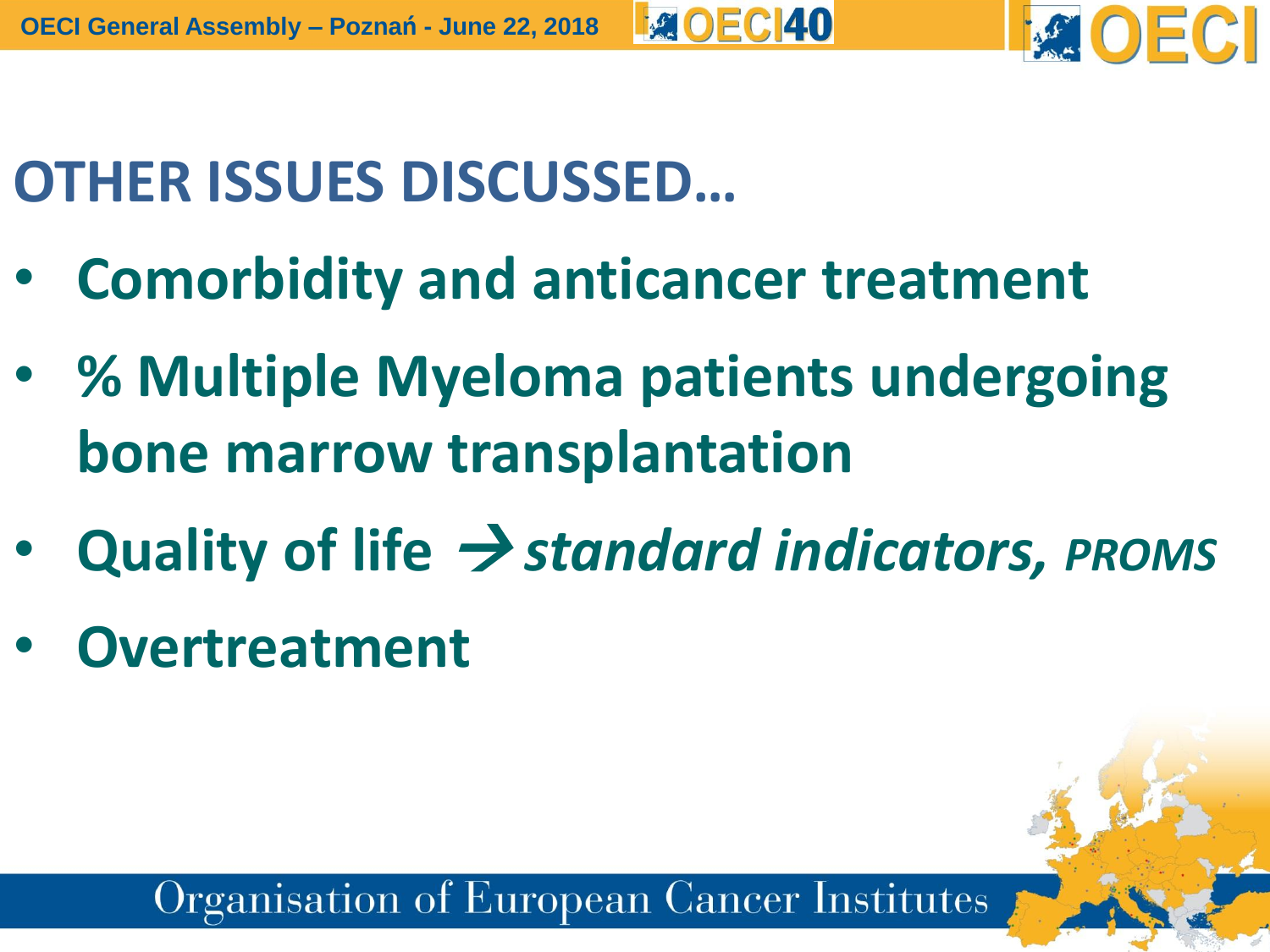

## **SUITABLE CANCER SITES**

# **Colorectal Breast One rare: multiple myeloma, sarcoma?**

**EAOECI40**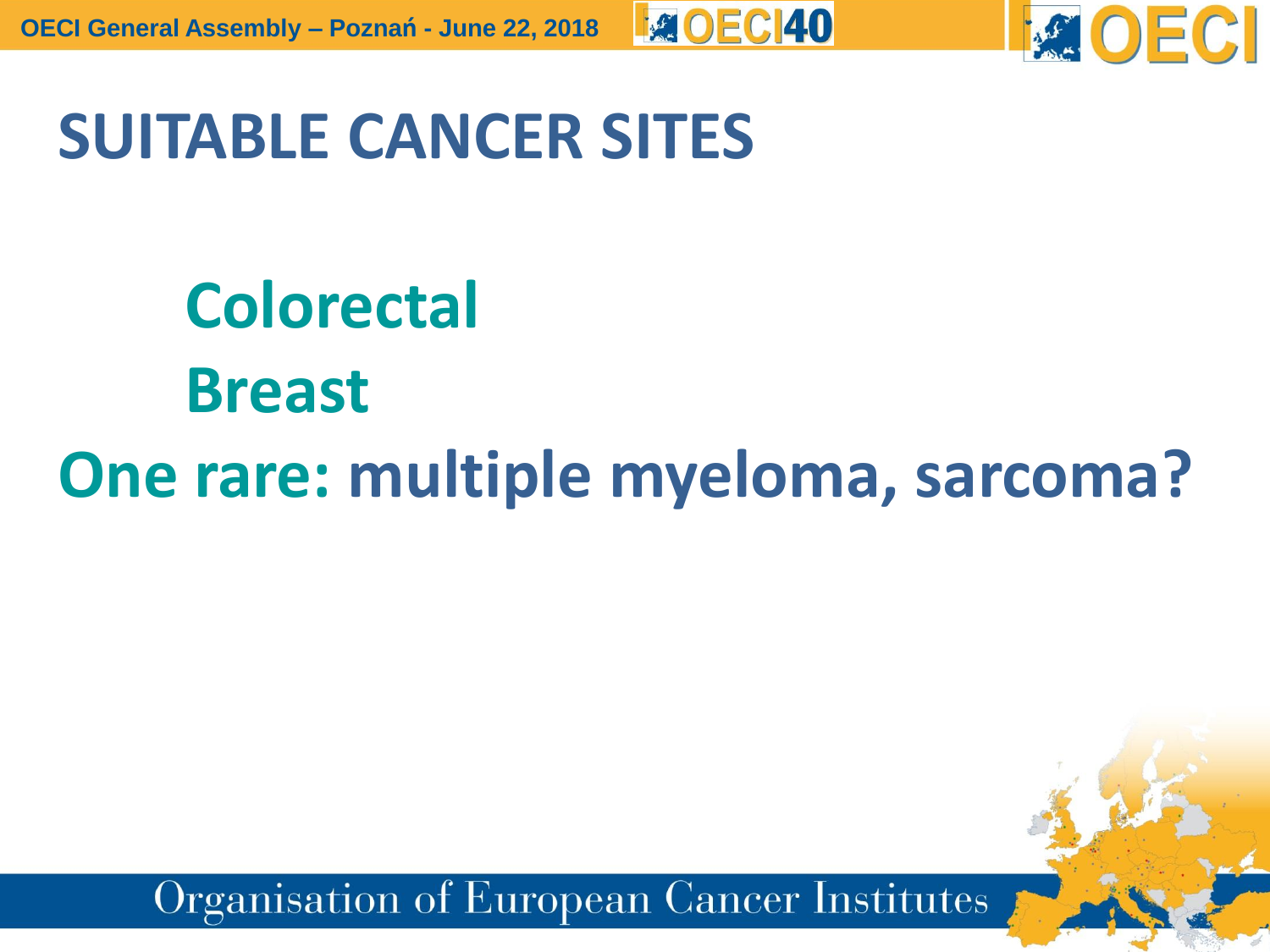

## **WAY FORWARD**

## **Piloting a collaborative study on cancer outcomes for a future application**

**EAOECI40** 

## **NEXT STEPS**

**WG meeting to prepare a protocol in 2019**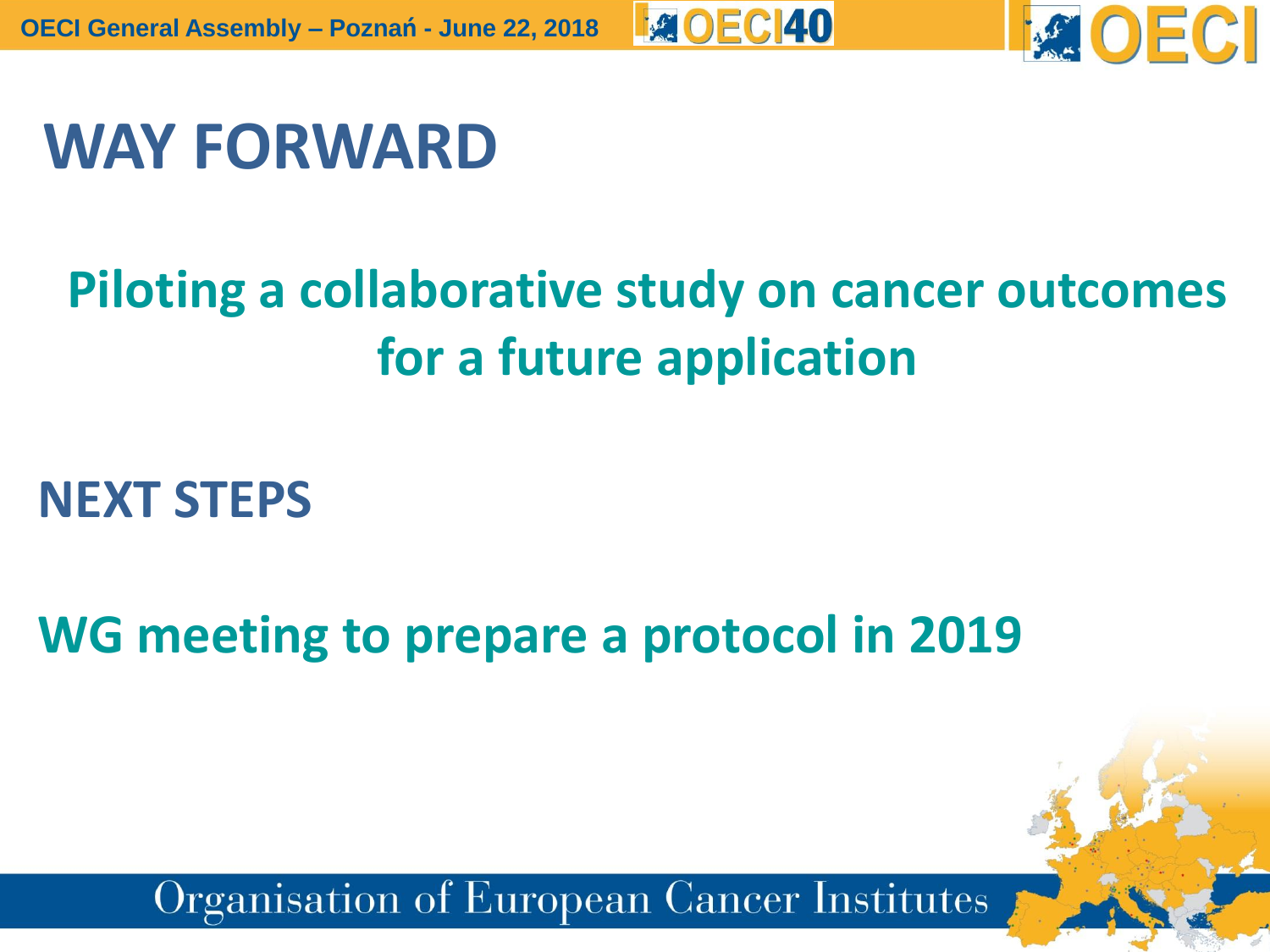**OECI General Assembly – Poznań - June 22, 2018**



# **WHO IS ON BOARD?**

**Belgium Institut Jules Bordet Czech Republic Masaryk Memorial Centre Estonia Tartu University Hospital Finland Turku University Cancer Centre France Institutes Curie, Leon Berard; UNICANCER(?) Italy over 10 centres under the coordination of INT - ACC The Netherlands IKNL, Rijnstaad Poland Greater Poland Cancer Centre Portugal Instituto Portugues de Oncologia, IPO- PORTO Slovenia Oncology Institute Lubljiana Spain Institut Catala Oncologia**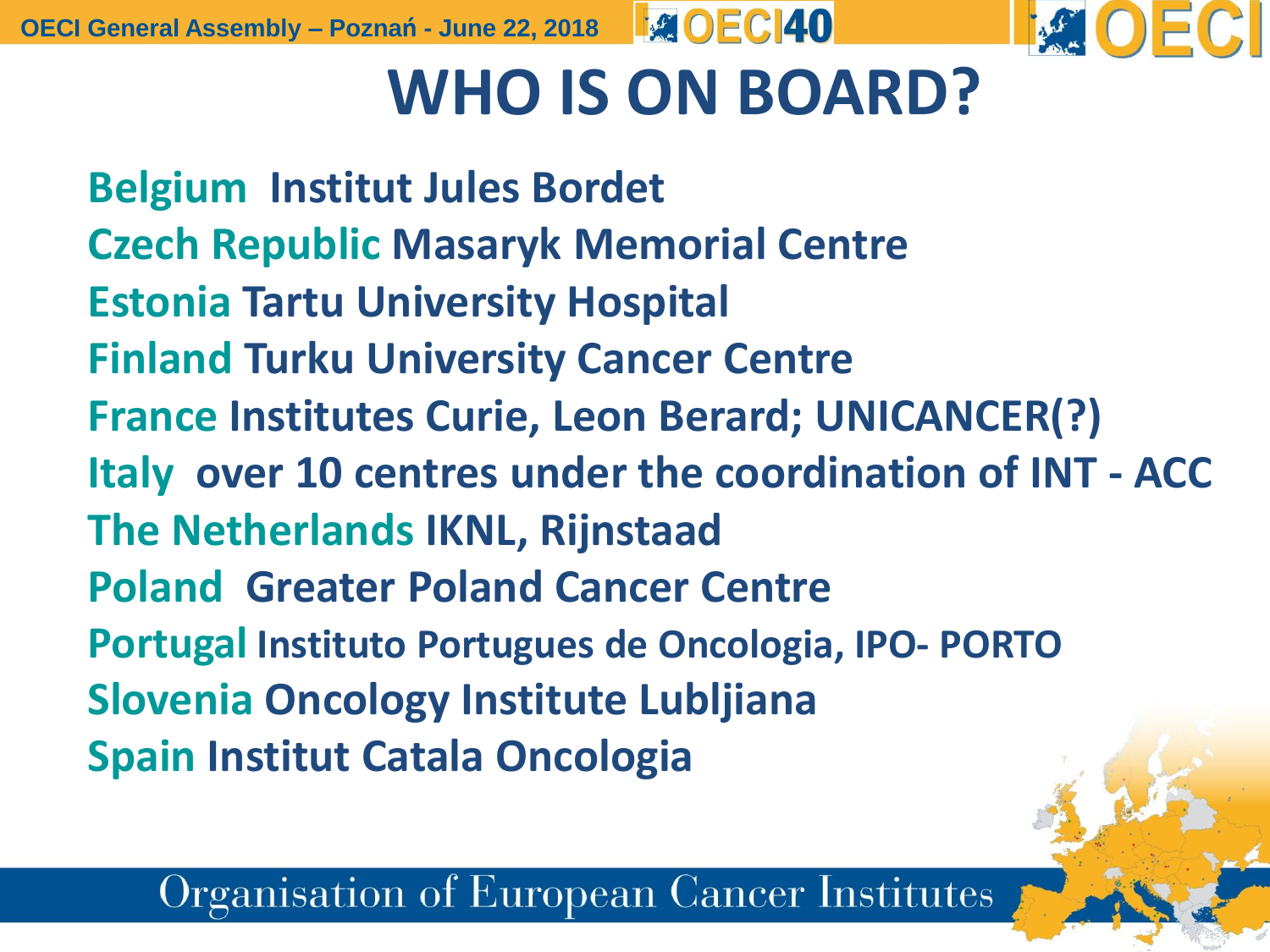

### **WHO ARE WE?**

- **22 centres from 11 EU countries**
- **All accredited OECI centres**
- **All have clinical registries**
- **All have a connection with population data**

### **READY TO START!**